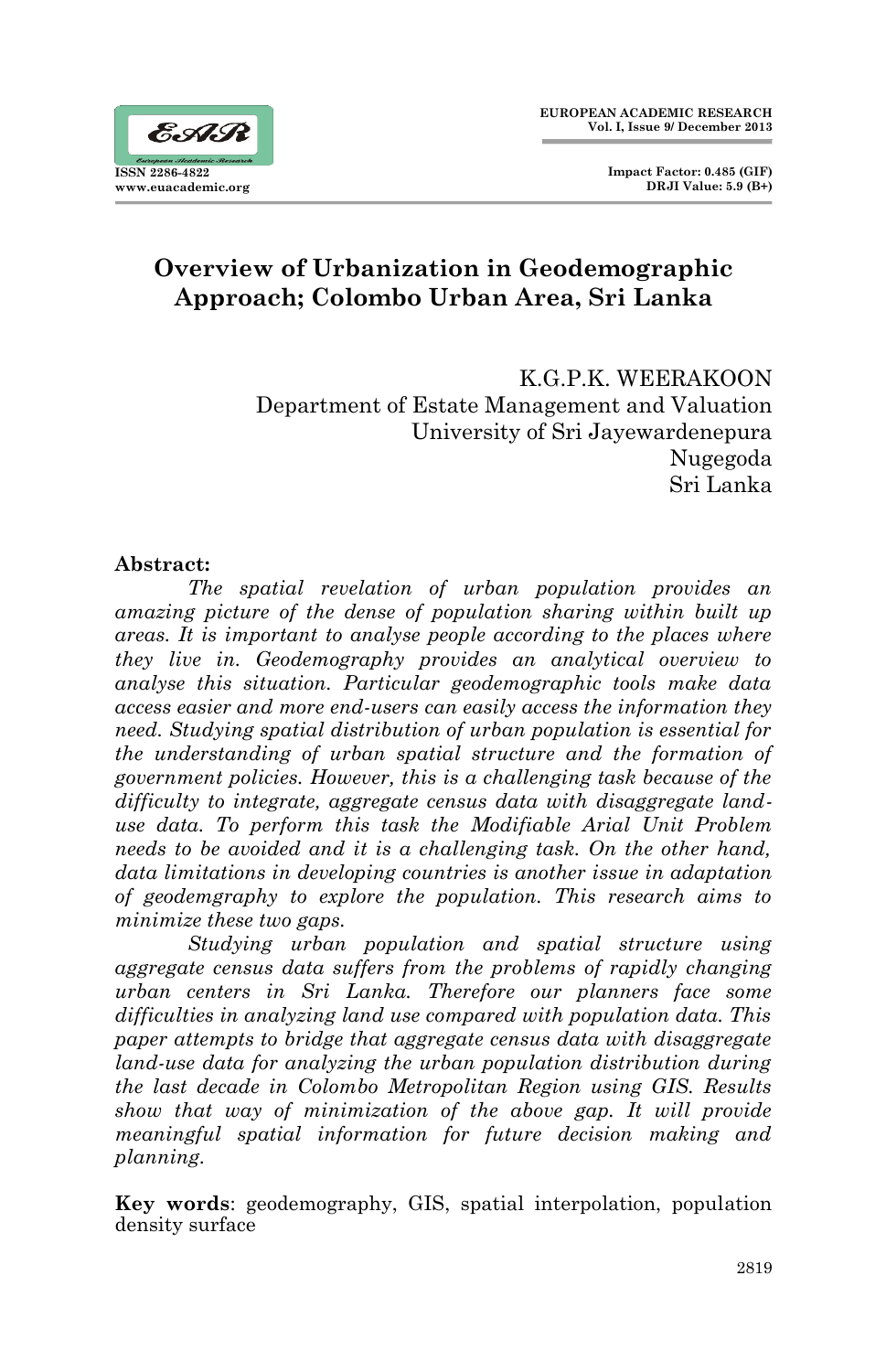## **1. Introduction**

Population distribution pattern is one of the vital factors needed to take decisions related to urban planning, which helps to develop physical plans and the formation of urban development policies. Accurately analysed urban population distribution pattern show how to spread out people within the urban spatial structure and it provides a proper platform for decision making in urban planning (Luo 2005). Census data are the most significant sources showing demographic information in the country but they are mostly based on aggregate census units defined by the state. For example, in Sri Lanka, it is based on administrative units such as districts, district secretariat divisions (DSD) and grama niladari divisions (GND). The large metropolis and primate cities all over the world are the consequences of accelerated urbanization process during the last two decades. Visualization of multifarious concentration of population compatible with the ground station (Luo 2005; Bracken 1993) is one of the challenges for urban planners. Census units are arbitrary boundaries and visualization of population data in this platform is not shown real ground picture. The new era of electronic data, the internet, and GIS, geospatial tools have removed the limitations of printed reports and standard administrative boundaries. As a result of that geodemography come out as a subject to minimise limitations of visualization aggregate census data. Geodemography is a study of people based on their lives linked in a multidisciplinary manner. It connects with the discipline of demography (the study of human population dynamics) with geography (the study of the locational and spatial variation of both physical and human phenomena on Earth), and also sociology. Also, geodemography has a better relationship between demographic data and spatial location. For instance, demography outlines the population in specific categories of age, race, ethnicity, education, occupation etc. So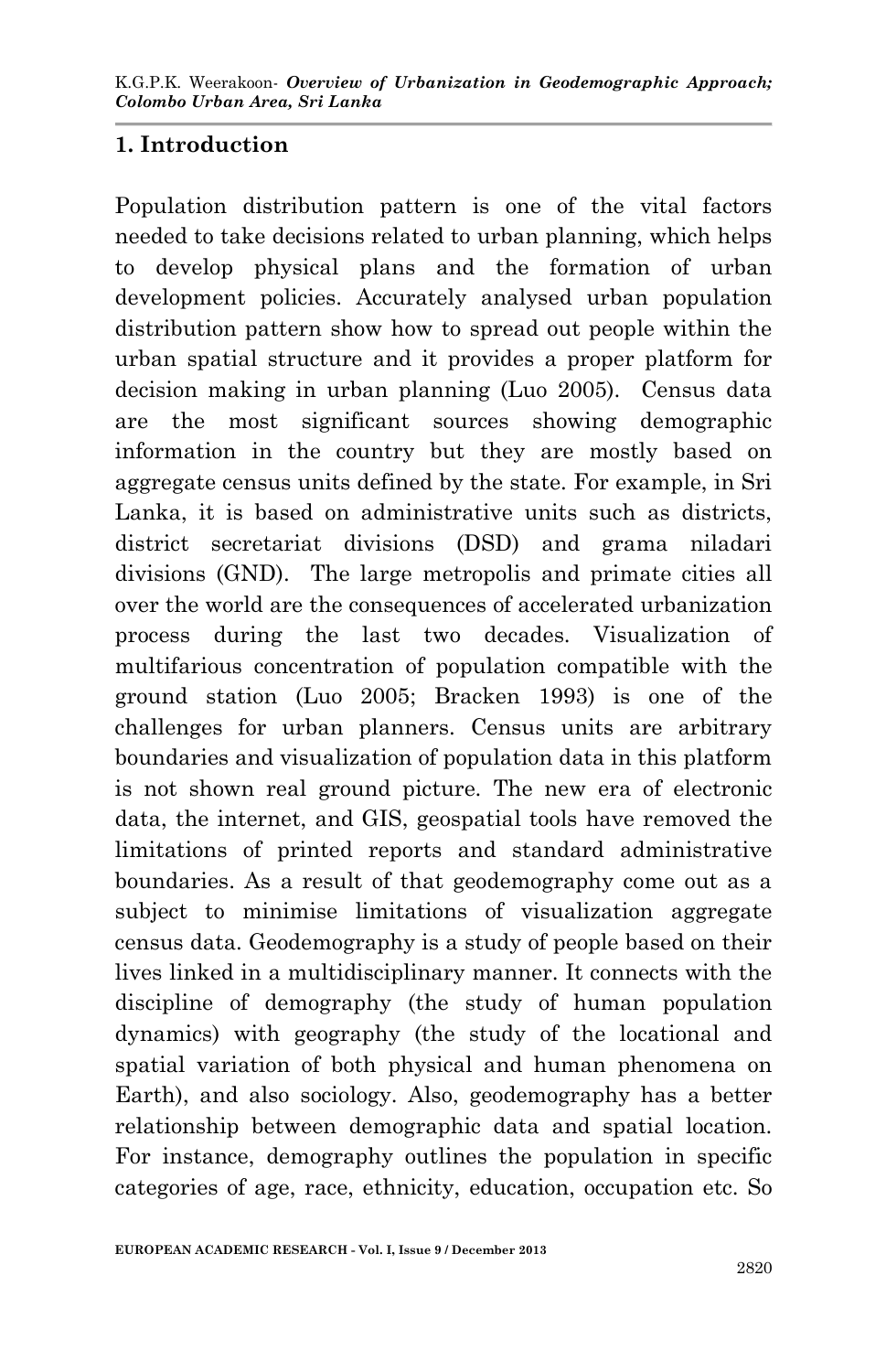K.G.P.K. Weerakoon- *Overview of Urbanization in Geodemographic Approach; Colombo Urban Area, Sri Lanka* 

geodemography highlights those categories related within 1km of the city centre etc. It is same as housing characteristics. In this, demography can also refer to housing characteristics, such as number of rooms in a residence, home ownership, housing value, and availability of infrastructure etc. Geodemography facilitates to compare this data within different zones of the city. Goodchild (2010) stated Geographic information as a science (GIScience) and it provides an outline to generalize about people and places connected with time. This concept draws deep analytical methods and techniques in human geography and it becomes one of the major roots (Longely, 2012). It is more evident that through Geodemography, there developed a novel field of GIS. Geodemography is defined as the classification of people by where they live (Harris et al. 2005). This is conceptually challenging to spatial representation as well as to organize, manage and analyse geospatial information with location attribute and time. It is also a combination of GIScience and geocomputation (Abrahart and Openshaw 2000).

### **1.1. Problems with census data**

The restriction of aggregate census data with boundary definitions suffers various analytical problems. First, Modifiable Areal Unit problem (MAUP) is one of the main analytical problems associated with the use of data aggregated to geographical areas. First it was identified by Gehlke and Biehl (1934) and they applied where the data are aggregated to areal units which could take many forms such as postcode sectors, local government units etc. Later Openshaw (1984) and Openshaw and Charlton 1987 provided a comprehensive review on the work of Gehlke and Biehl (1934) and they refer to the variation in analytic results due to alternative grouping of the areal units at the same spatial scale. Secondly, analysis of population density with land use provides a better image of the real world situation. But it is a challenge, due to difficulties in integrating aggregate census data with disaggregate land use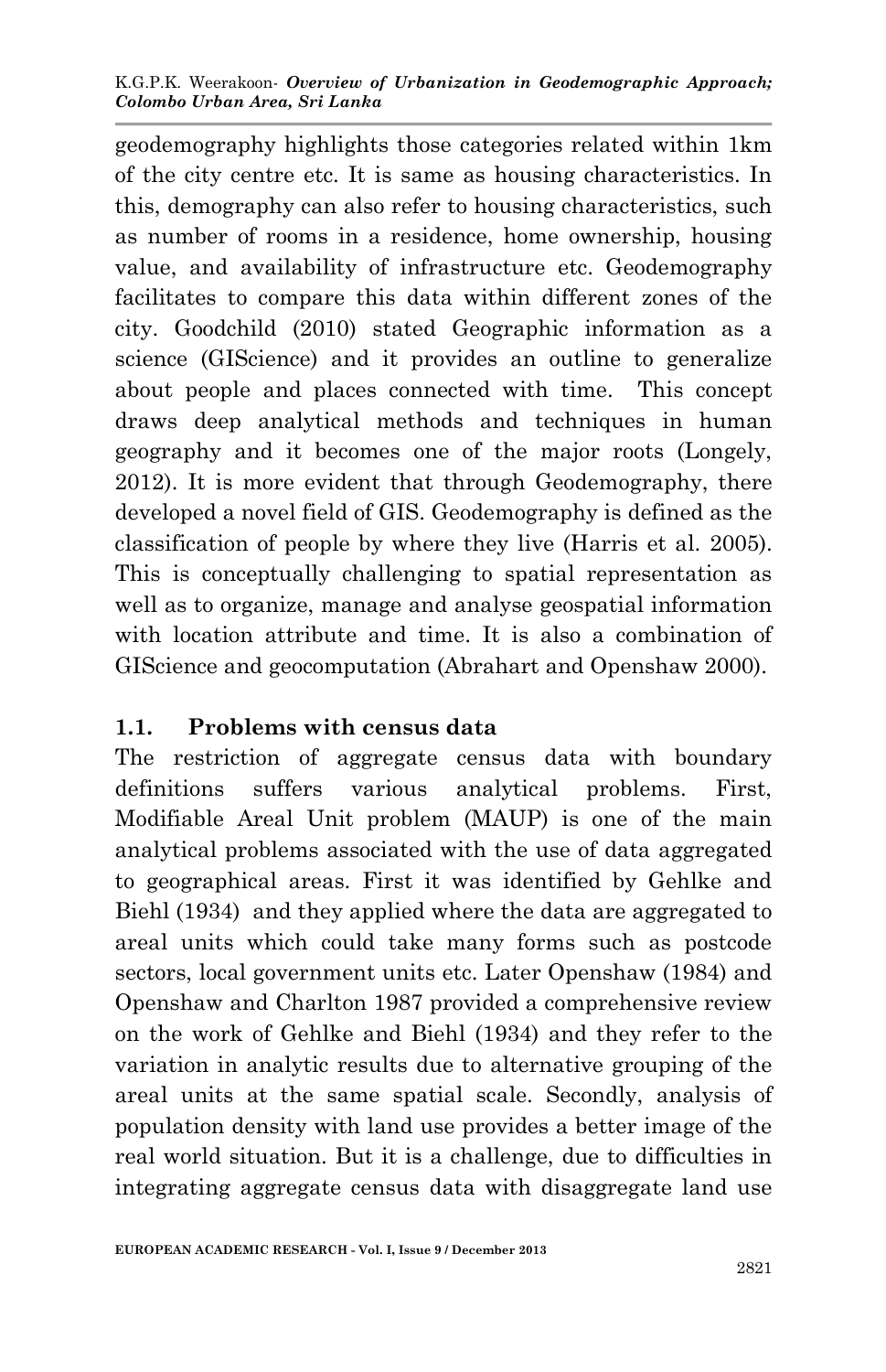K.G.P.K. Weerakoon- *Overview of Urbanization in Geodemographic Approach; Colombo Urban Area, Sri Lanka* 

data. The population distribution is usually displayed homogeneously on a census unit, which misrepresents the population variations. On the other hand Census unit boundaries mismatched with diverse forms of other urban spaces and units, such as health districts, school districts, land use patterns etc. That makes data integration and sequential comparison difficult to build up by changing census. In 2006 Jan explain that "Density functions based on census aerial units are less capable of capturing directional and local variations due to problems of aggregation".

Thirdly, influences of nonresidential land uses in defining urban densities force great impact to misinterpret real densities. In 1998 Ingram mentioned that nonresidential land use has a significant impact on the urban population distribution and an analysis of land use and population density is a good indicator for observation of urban spatial structure. Still this is a challenging task; because of the complexity to incorporate aggregate census data with disaggregate land-use data.

### **1.3 GIS and visualization of census data**

In this decade, most GIS researchers attempt to develop different methodologies to minimize above issues and represent the population distribution using techniques of surface models which is identified as the most possible method. In 1998, Martin used population surface to identify featured neighbourhoods in Southampton in the U.K. Also in 2005 Luo used population density surfaces for analysing the urban spatial structure and further study mentioned that the surface model based population distribution pattern in the continuous field with grid cells provide a more detailed and an accurate representation of population distribution (Luo 2005).

In order to define population with socioeconomic profiling it is necessary to integrate various types of data and their spatial geography to analyse the population.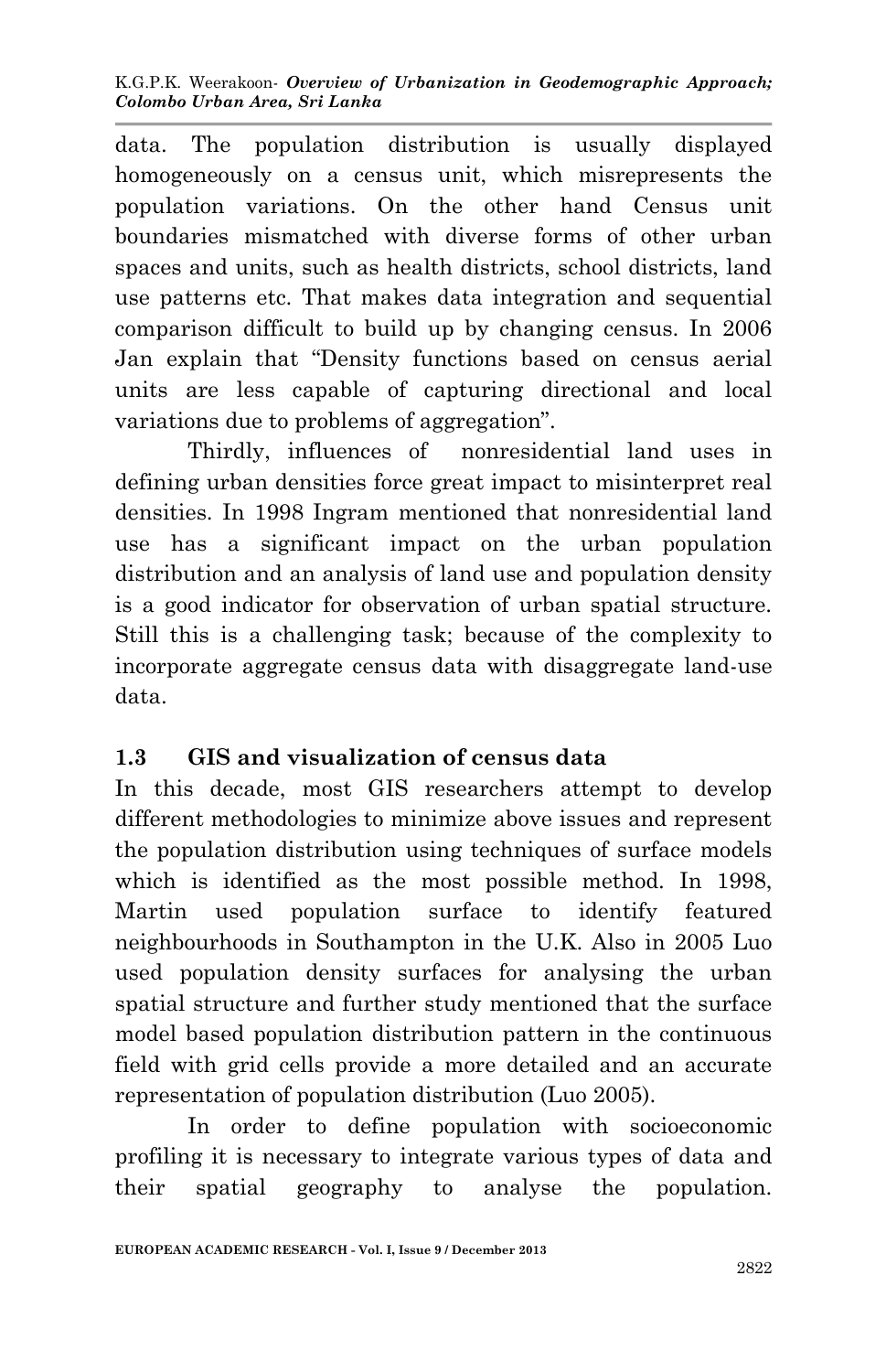Incorporating geodemography with Geographic Information System (GIS) capabilities gives the ability to query and review the spatial component of population data and their unique characteristics focus on a new vision. Hence this paper attempts to apply demographic data with geographic information system for analysing the population distribution variations during the last decade of the Colombo Metropolitan Region.

# **2. Objectives of the Study**

The main objective of the study is to analyse spatial distribution of urban population in Colombo Metropolitan Region during the last decade. To accomplish this main objective some specific objectives have been developed as follows:

- To analyse urban population distribution by applying techniques of surface models in GIS.
- To visualize population data with disaggregate land use data using GIS.

# **3. Study Area**

The Colombo Metropolitan Region (CMR) or Western Province of Sri Lanka is selected as the study area which covers three districts namely Colombo, Gampaha and Kalutara. According to 2011 census the total population of the region is 5.8 million and it accounts for 28.8% of the total population of Sri Lanka and this is one of the densest regions of the country. The extent of the region covers 3,694.20 km²; which accounts for nearly 6% of the total land area of Sri Lanka. This enormous concentration of population is a result of increased human migration into the Western Province due to relatively better, economic and social infrastructure, concentration of administrative and financial institutions and the location of port and airport. The CMR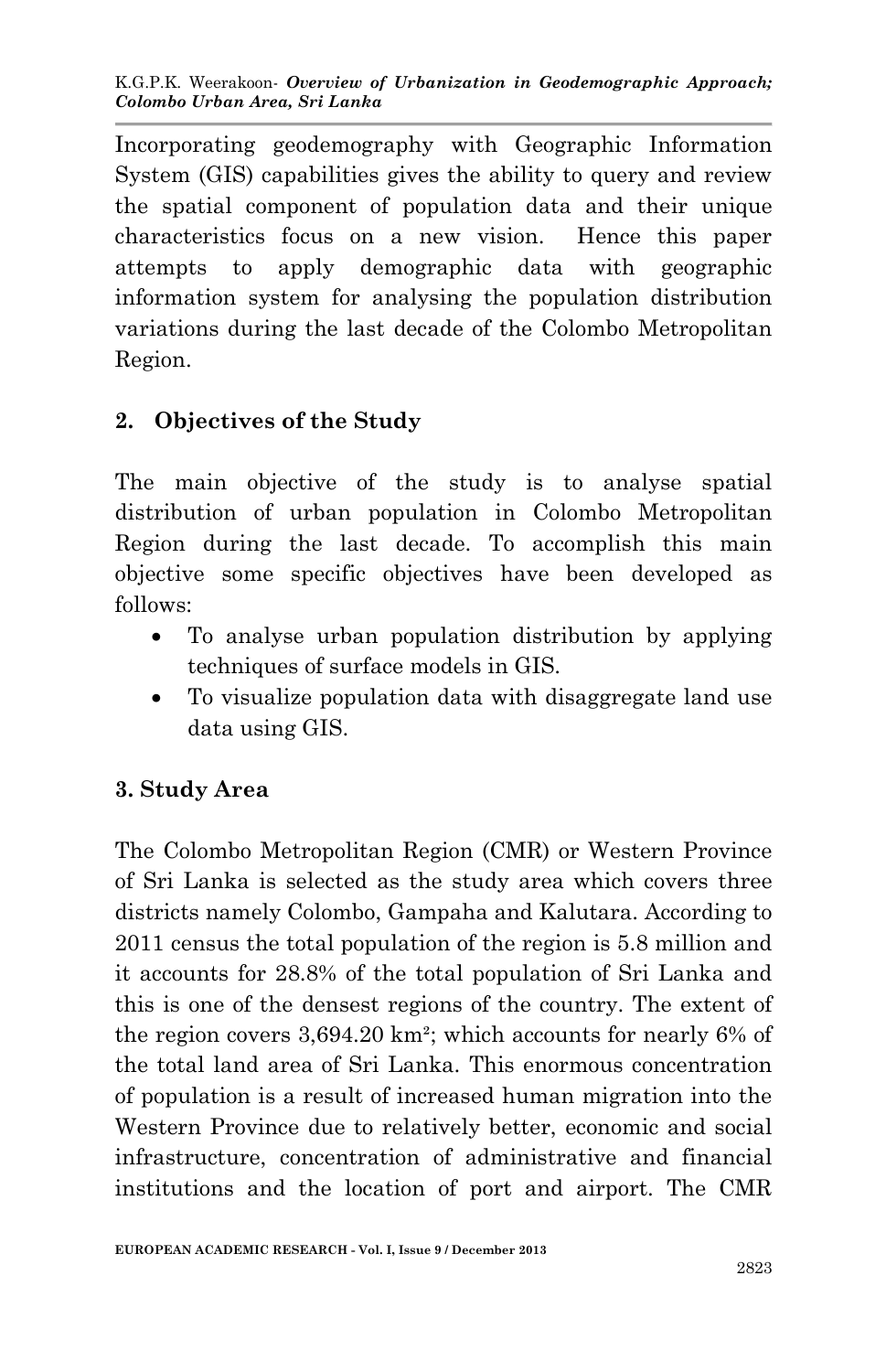K.G.P.K. Weerakoon- *Overview of Urbanization in Geodemographic Approach; Colombo Urban Area, Sri Lanka* 

accounts for 80 percent of all industrial establishments, 53 percent of Industrial employment and 31 percent of total employment in the country. Further, CMR contributes 44 percent of GDP of Sri Lanka. The comparative advantages of CMR in Sri Lanka continue to dominate economic development. Therefore, CMR is a large population concentrated pocket and Table 1 indicates a population distribution pattern within the three districts during last two decades. It comprises nearly 86% of the total urban sector population in Sri Lanka. Figure No 1 indicates the location of CMR and its population composition by sectors.



#### **Figure No 1 CMR Population**

### **4. Data**

Sri Lanka is geographically divided into 25 districts and it comprises 9 provinces. Each district is divided into DS divisions (Divisional Secretariat divisions) and each DS division is subdivided into GN divisions (Grama Niladari divisions). Each GN division consists of several villages. The lower boundary area of census data is the GN division level and this level is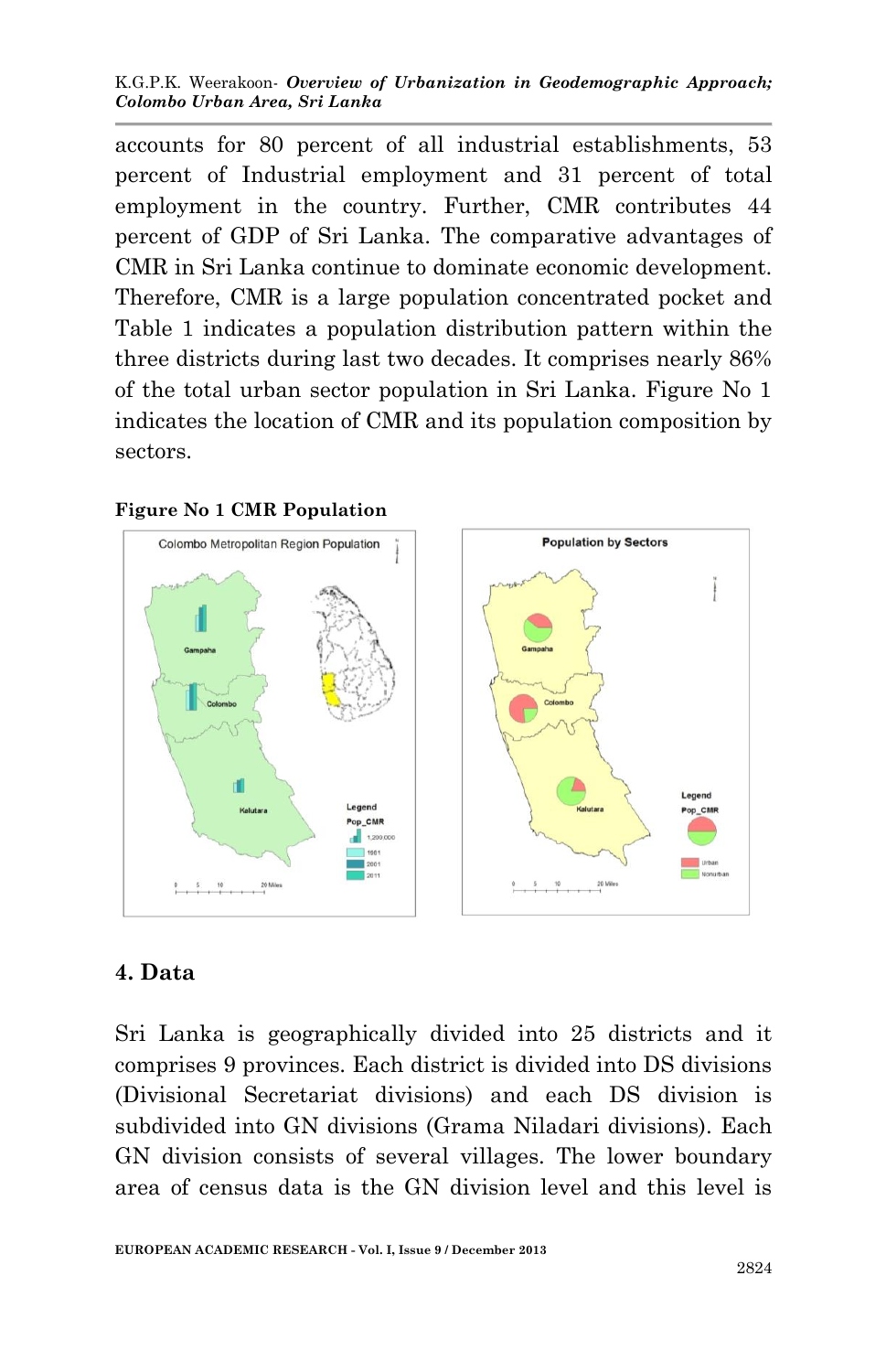K.G.P.K. Weerakoon- *Overview of Urbanization in Geodemographic Approach; Colombo Urban Area, Sri Lanka* 

mostly suitable for population analysis**.** Therefore, population analysis and establishment of GIS are done at the level of GN divisions**.** The land use data are based on 1:50000 topographic maps prepared by the survey department. Unavailability of the detailed land use map is the main data issue in Sri Lanka and it also limits this research. A study area covers approximately 3745sq.km.and it consists of 2497 sub districts. In Sri Lanka, there is a lack of experience in the studies of spatial distribution of population using GIS. This study has taken as a preliminary effort to enhance the representation and analysis of population distribution in CMR. With the facility of GIS, land use and census data, the study develops a method to generate population surface model for comparison of 2001 and 2011 census population. Further, the use of spatial data analysis investigates spatial associations between land use and population distribution.

## **5. Methodology**

When developing a population surface, the main issue is applying population data into grid cells. As a clarification for that, in 1989, Bracken and Martin applied Inverse Distance Weighted (IDW) method, as a point interpolation technique, to develop population assigned to district centroids, and then interpolate surfaces for census enumeration districts in the U.K. That study pointed out aggregation of population counts assigned on GND centorids.

In 2005, Loi developed an alternative method for developing population surfaces and that study attempts to focus on exploratory spatial data analysis method. According to that it highly focuses on spatial associations between non residential land use and population distribution. The methodology of this study is based on the above concepts with some different modifications. Calculation of population density with avoiding Modifiable Areal Unit problem is a major obstacle of this study.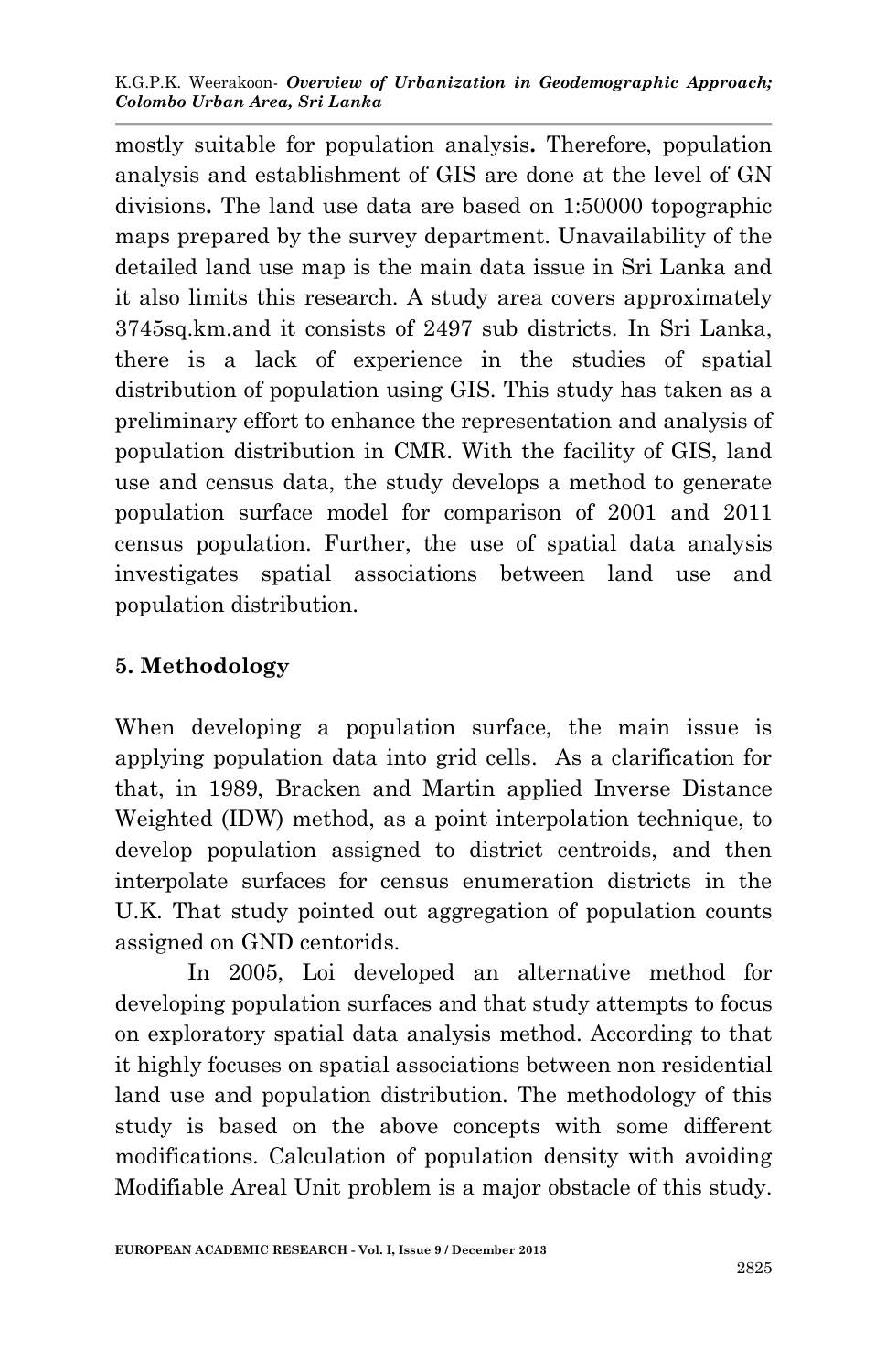In this case study concerns only residential land uses to calculate population density of sub districts (GN Divisions). Following formula is used for that.

$$
\sum_{ji}^{i} \frac{GND\ population}{Total\ area j \ -\ non\ residual\ area j}
$$

Secondly a vector grid of 100X100 cell size and its centorids was created. After that calculated population density was assigned only grids represent on residential lands. Non residential grids are assigned only 0 values. This approach facilitates to minimize the modifiable areal unit problem and improve the accuracy of census population disaggregation. Spatial interpolation in ArcGIS 10 was used for generating population surface. Based on the generated population surface further analysis of the pattern of population distribution (2001 and 2011), housing distribution and spatial associations of land use and population distribution in the CMR was done. The following Table 1 shows

|  |                 | <b>GND</b> | Maximum | Minimum  | Mean    | Stranded |  |
|--|-----------------|------------|---------|----------|---------|----------|--|
|  | Total           | 2497       | 27309   | 143      | 2147    | 2175     |  |
|  | Population      | 2497       | 54149   | 4        | 3036    | 4930     |  |
|  | Built-up Area   | 2497       | 6.92    | 0        | 0.57    | 0.54     |  |
|  | Non<br>Built-up | 2497       | 31.85   | $\theta$ | $1.2\,$ | 1.67     |  |

**Summary Statistics of Population in GNDs Table 1: Summary Statistics**

Area

Based on above 2497 GND's in the CMR population surface was developed and Figure 1 indicates the population density distribution pattern among CMR.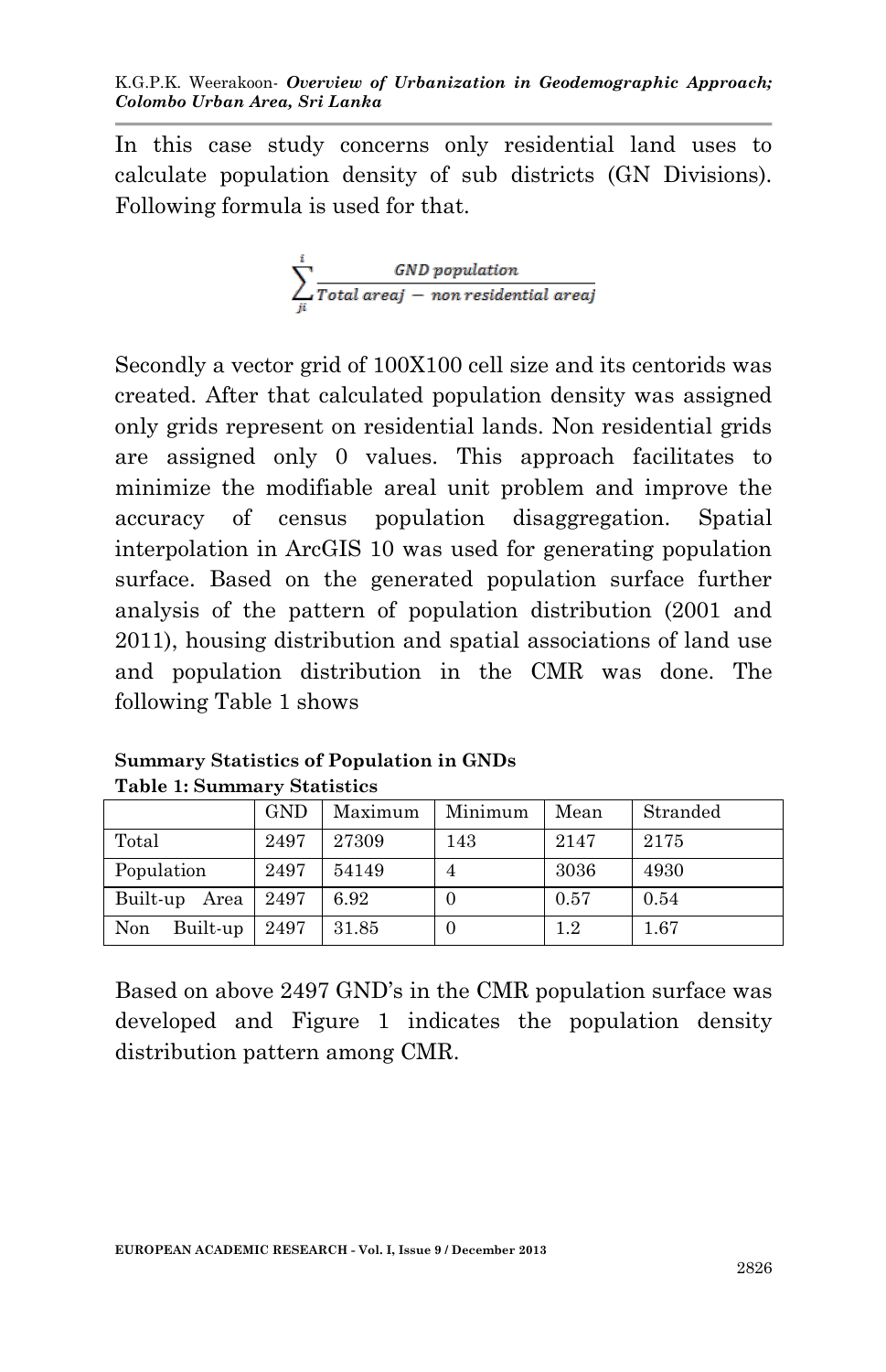

Figure 2 shows that high densities of population are concentrated around their capital cities of CMR, named Colombo Gampaha and Kalutara. Another important point is those high population densities are concentrated near main roads and small town centers. When comparing population distribution in the whole CMR, the majority of the area comprises low population densities like persons less than 10 in ha. Density of more than 200 per ha comprises an area in close proximity to the City of Colombo. Within 20 km meters from the city of Colombo population concentration is high and other areas show a moderate picture. But along main roads connected with other main strategic locations in the country high population densities are seen compared to other areas. It shows an expectation of accessibility to main cities.

Comparison of population density with urban population is another important planning task and this study next focuses on that. This task focuses on the comparison of population density like low, medium and high population density gradient with urban areas and Figure 3 shows that.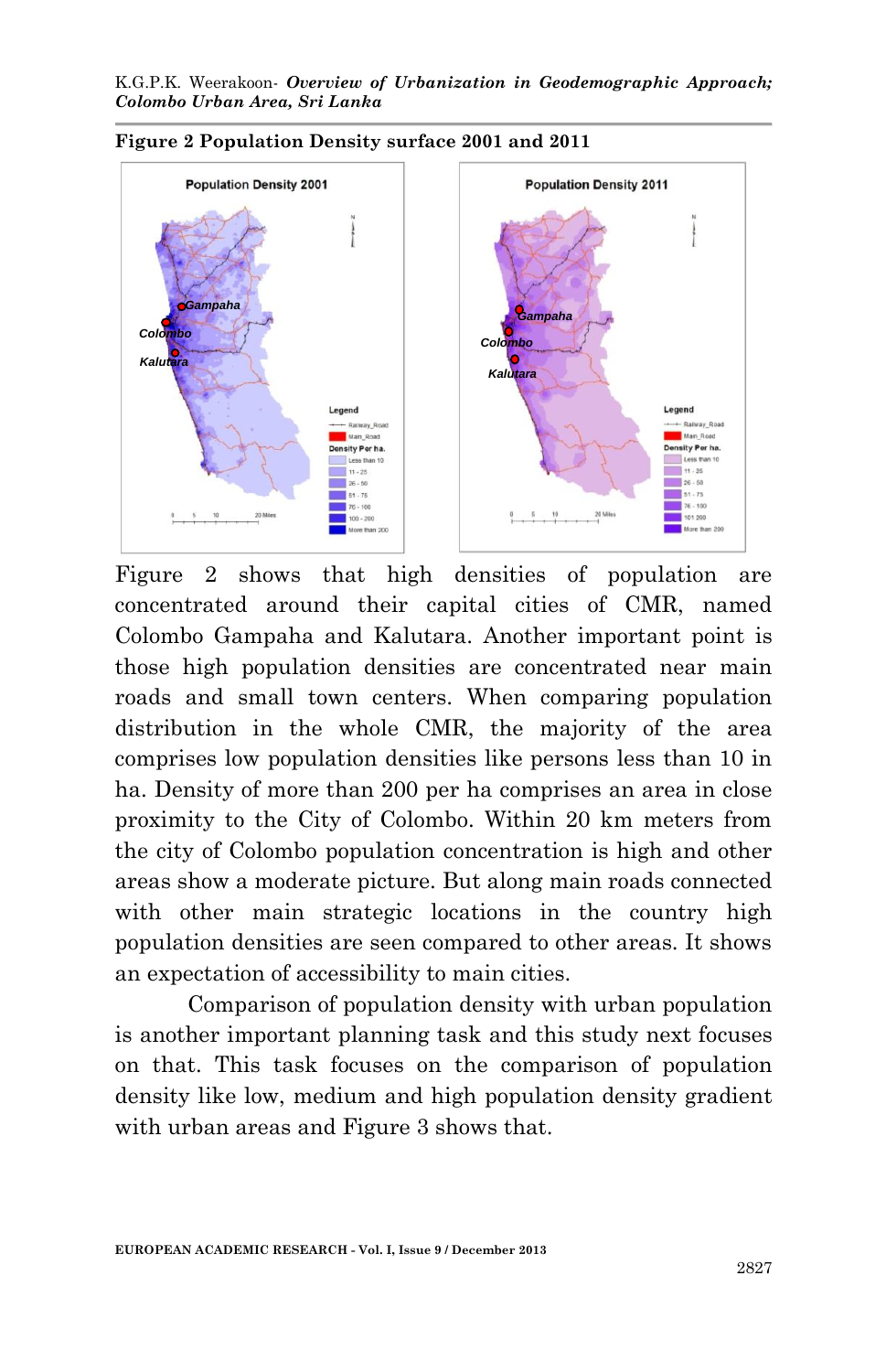



Present Sri Lankan urban definition (population in Municipal councils and urban councils) is used for categorizing urban and rural areas. Population density is again recategorized as high, low and medium. Here, low population density means that the population density is less than 25 persons per ha.; medium population density means 26-100 persons per ha. and High population density means that population is more than 100 persons per ha. It is compared with urban and rural local authority areas and it clearly shows the urban definition problem. Therefore the boundaries of urban area should be updated, otherwise we cannot predicate the real picture of our urban areas.

# **6. Spatial variations of non-residential land use and population distribution in CMR**

Built-up area is in a close relationship with urban population. This suggests that non-built up land uses, from the global view, had significant positive spatial autocorrelations with population density. Therefore next analysis focuses on comparing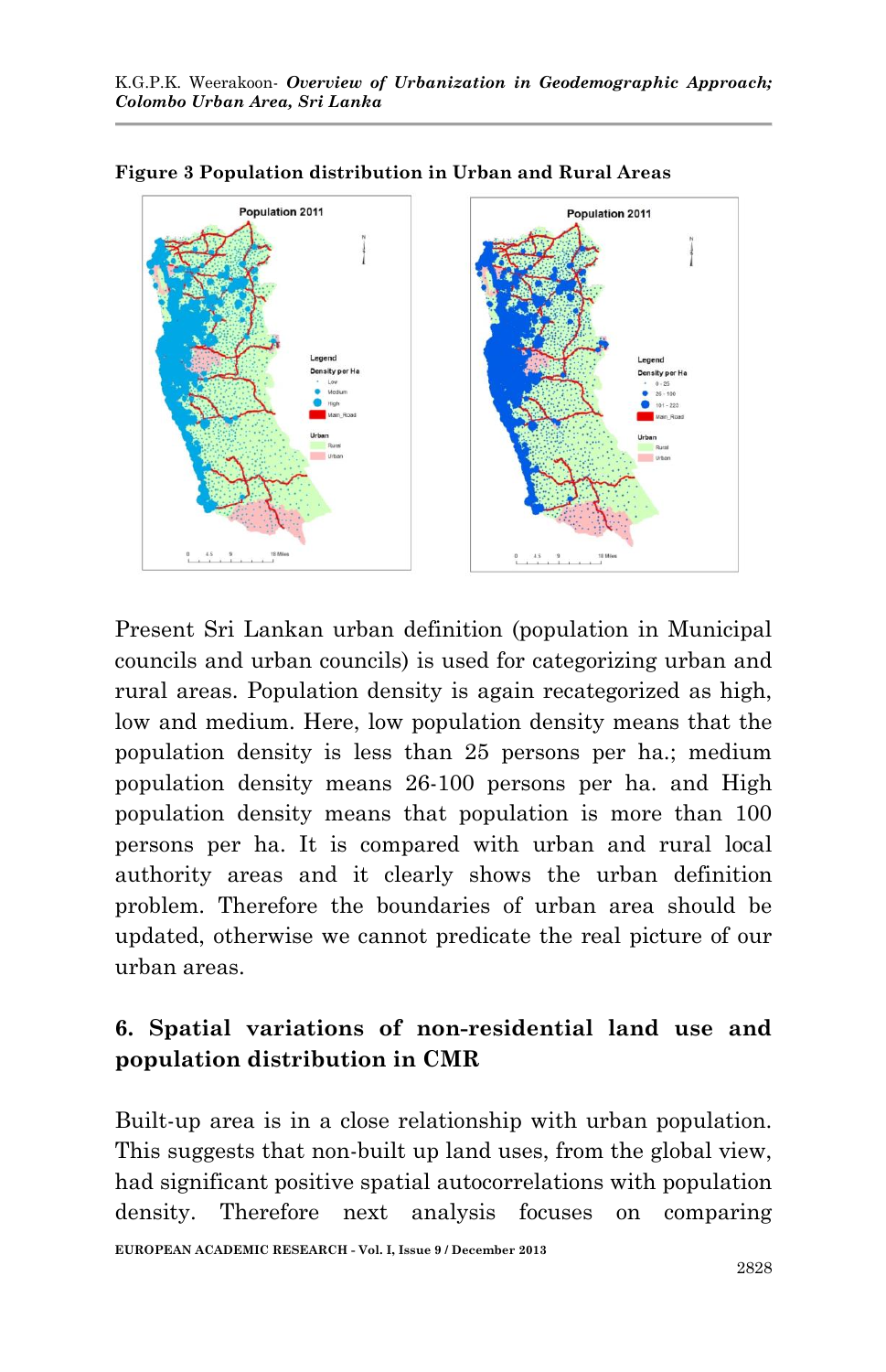K.G.P.K. Weerakoon- *Overview of Urbanization in Geodemographic Approach; Colombo Urban Area, Sri Lanka* 

population density variation of the residential and nonresidential land use. It expects to explore the relationship of spatial associations between land use and population density in exploratory spatial data analysis. There are 20 land uses reclassified into 2 land use factors as built-up and non built-up areas. Figure 4 indicates the above situation and it mainly stresses that most built up land uses are located close to the main road network. It is also significantly noted that higher densities are scattered along the major roads and town centers.



### **7. Conclusion**

The new research agenda in geodemography with GIS faces some problems in MAUP about spatial association with census data. This study takes an attempt to develop some methodologies to avoid that problem. It explores the population distribution among spatial structure in CMR using 2001 and 2011 census data connected with geodemograpgy. The analysis of the data with GIS enables the identification of a population density pattern in CMR. For that purpose, the study has used a simple rationalisation methodology to aggregate census data with spatial data for identification of population distribution. Furthermore, it attempts to develop an analytical framework to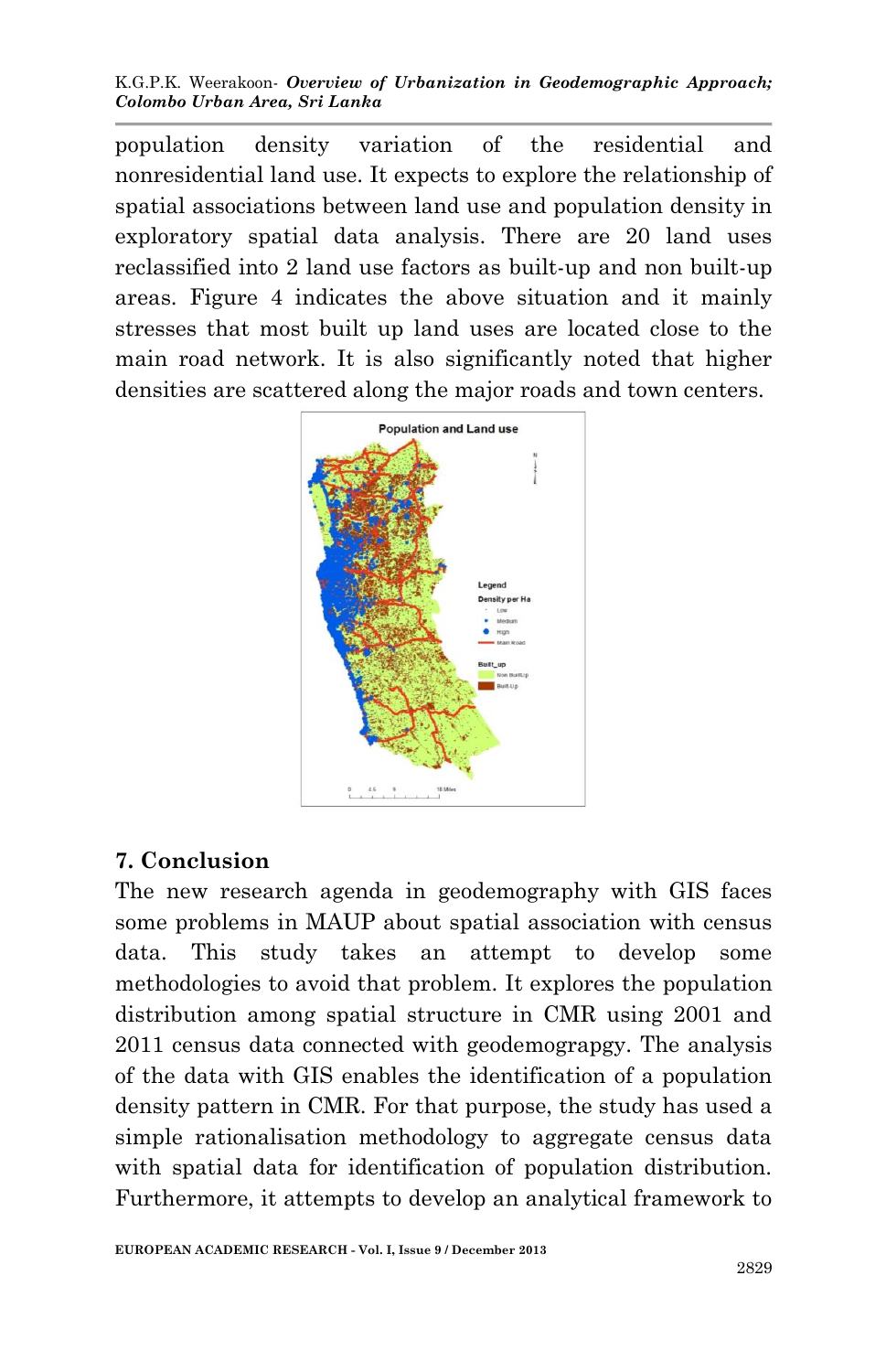investigate the urban population distribution and spatial structure through a flexible scheme of generating population surface. This method seems to avoid MAUP to some extent. Also analysis specifically mentioned that there are some relationships with land use, road network and population density in CMR. This method is specifically developed for some data limitations common in the developing countries. However it can be developed in a more advanced way with availability of data. But this study shows its use with certain data limitations in a developing country's perspective.

### **BIBLIOGRAPHY:**

- \_\_\_\_\_\_\_. 2002. Statistical Abstracts. Department of Census and Statistics Department, Sri Lanka.
- \_\_\_\_\_\_\_. 2012. Statistical Abstracts. Department of Census and Statistics Department, Sri Lanka.
- Abrahart, R. and S. Openshaw. 2000. *Geocomputation*. London: Taylor and Francis.
- Bracken, I. 1993. "An extensive surface model database for population-related information: concept and application." *Environment & Planning B: Planning & Design* 20(1): 13-27.
- Bracken, I. and D. Martin. 1989. "The generation of spatial population distributions from census centroid data." *Environment and Planning A* 21(4): 537-543.
- Clark, C. 1951. "Urban population densities." *Journal of the Royal Statistical Society (Series A)* 114: 490-496.
- Fotheringham, A. S. and D. W. S. Wong. 1991. "The modifiable aerial unit problem in multivariate statistical analysis." *Environment & Planning A* 23(7): 1025-1044.
- Goodchild, M.F. 2010. "Twenty years of progress: GIScience in 2010." *Journal of Spatial Information Science* 1: 3–20.